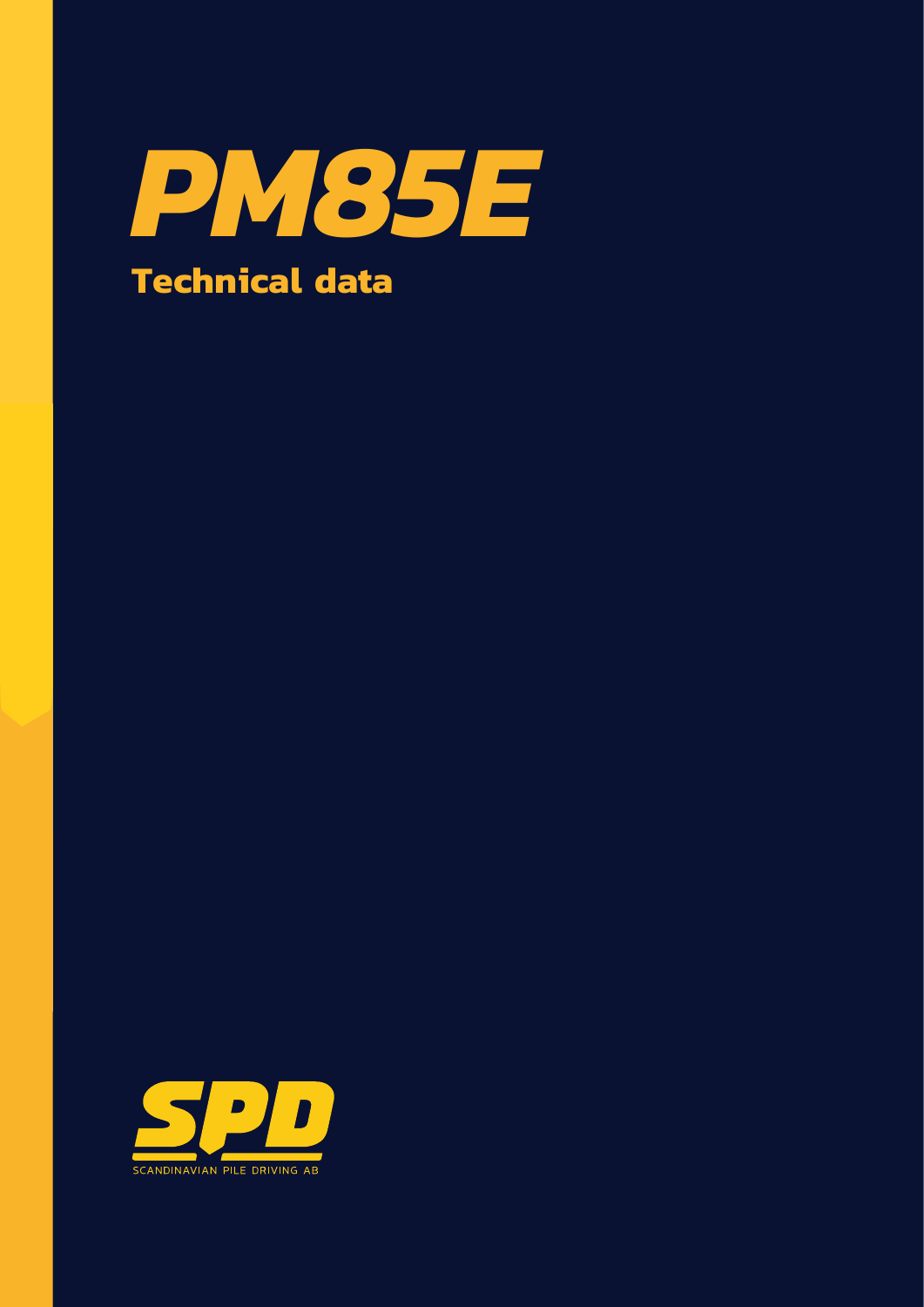# **Table of contents**

| Technical<br> |  |  |  |
|---------------|--|--|--|
|               |  |  |  |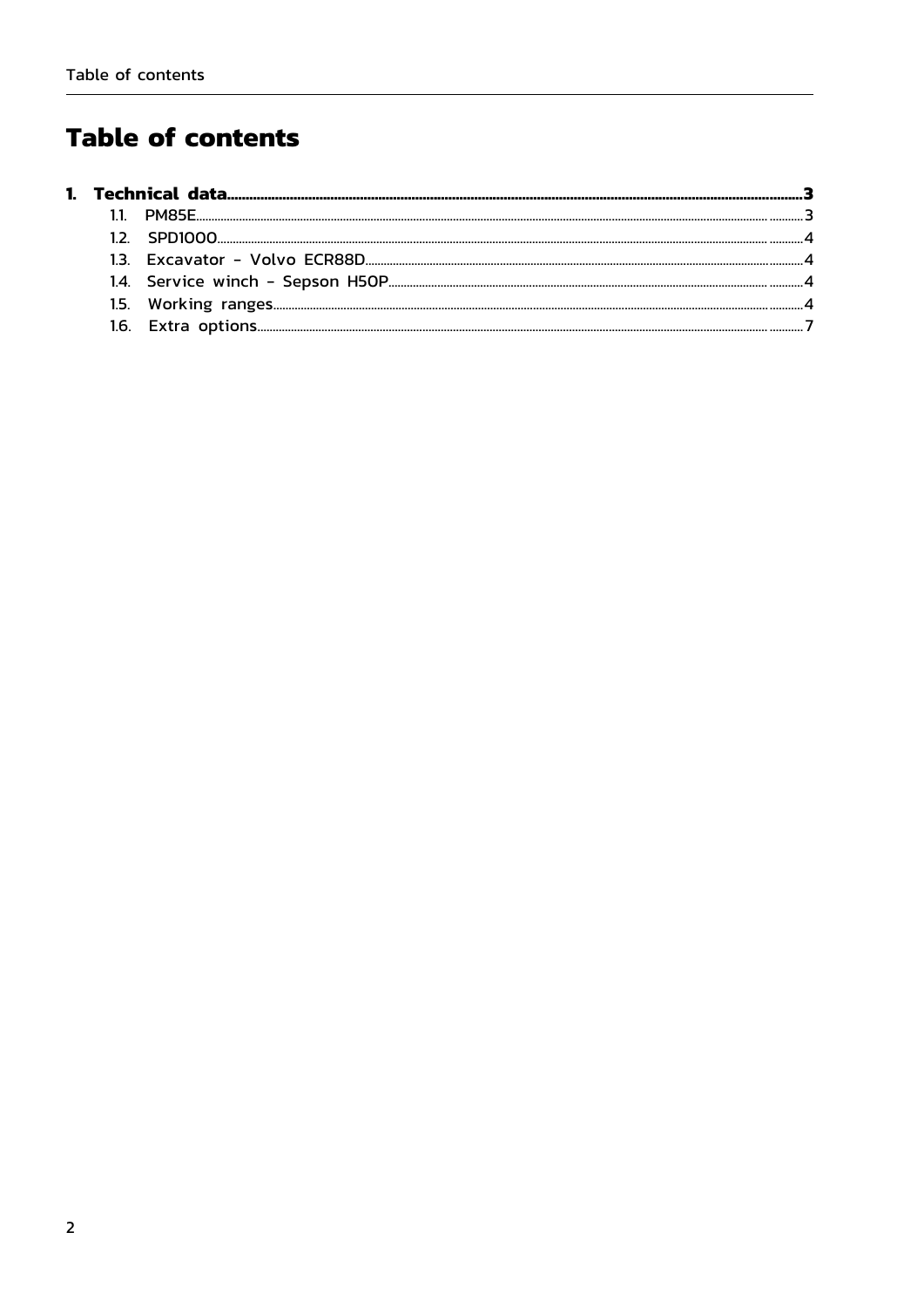## <span id="page-2-0"></span>**1. Technical data**

| <b>Specification</b>                    |                   |  |  |  |
|-----------------------------------------|-------------------|--|--|--|
| Stroke (meter)                          | 8,5               |  |  |  |
| Total length                            | 10,65             |  |  |  |
| Transport length                        | 10,65             |  |  |  |
| Mast weight (approx) (kg)               | 4400              |  |  |  |
| Connection to excavator, quick coupling | No                |  |  |  |
| Connection to excavator, boom mount     | Yes.              |  |  |  |
| Mast material                           | <b>Steel</b>      |  |  |  |
| Piling hammer 1st choice                | <b>SPD1000</b>    |  |  |  |
| Crowd force                             | 80 kN             |  |  |  |
| Feed system                             | Rope              |  |  |  |
| Feed system dimension                   | $12 \, \text{mm}$ |  |  |  |
|                                         |                   |  |  |  |
| <b>Specification</b>                    |                   |  |  |  |
| Service winch (500 kg)                  | Yes               |  |  |  |
| Motor power recommended, minimum (kW)   | 50                |  |  |  |
| $\mathbf{r}$                            |                   |  |  |  |

| Motor power recommended, minimum (kW)                      | 50         |
|------------------------------------------------------------|------------|
| Oil flow recommended, minimum (lit/min)                    | 150        |
| Oil pressure recommended, minimum(bar)                     | 200        |
| Angle display                                              | <b>Yes</b> |
| Lateral movement (mm)                                      | 1000       |
| Diameter of the pressure/flow feed line,<br>minimum (inch) |            |
| Diameter of the tank line, minimum (inch)                  | 11/4       |
| Diameter of the drain line, minimum (inch)                 | 1/2        |
| Maximum accepted tank back pressure (bar)                  | 15         |
| Maximum accepted drain line back pressure<br>(bar)         | $0,5 - 2$  |

### <span id="page-2-1"></span>**1.1. PM85E**

Total machine weight: 14500 kg Mast weight: 4400 Mast length: 10650 mm Stroke: 8500 mm Mast zoom up/down: 1000 mm Feeding: Cylinder and ropes Cradle: SPD quick coupling

Piling hammer: 1000 kg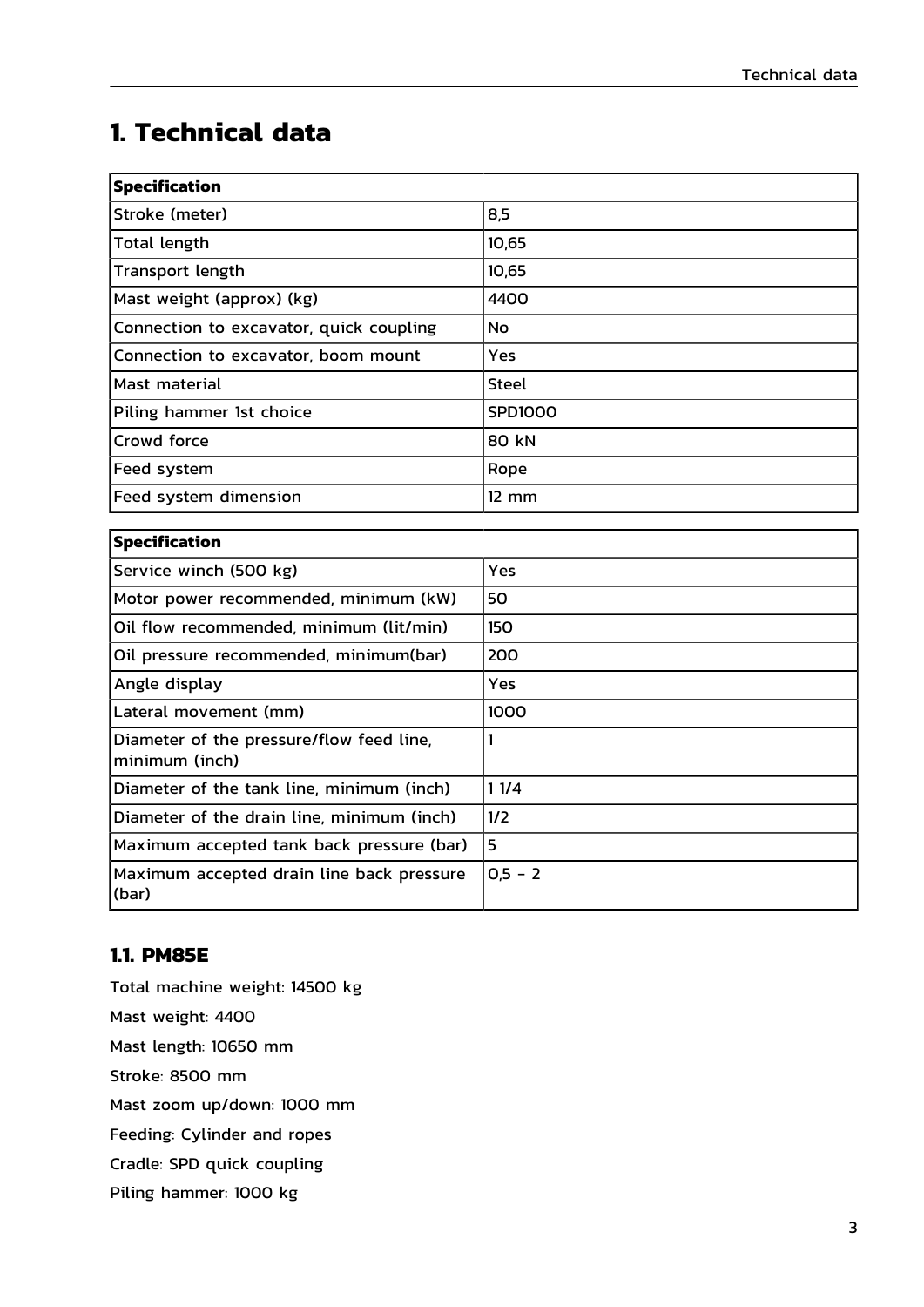Crowd force: 8 ton

Electricity: 12 Volts

#### <span id="page-3-0"></span>**1.2. SPD1000**

| <b>Specification</b>          |                         |  |
|-------------------------------|-------------------------|--|
| Operation weight (kg) (V)     | 765                     |  |
| Operation weight (kg) (S)     | 785                     |  |
| Operation pressure (bar)      | 150~170                 |  |
| Setting pressure (bar)        | 210                     |  |
| Required oil flow (I/min)     | $80 - 100$              |  |
| Tool Shank Diameter (mm/inch) | 100 / 3.93"             |  |
| Backhead Pressure (bar)       | 16                      |  |
| Suitable Machine (ton)        | $9 - 12$                |  |
| Impact Rate (bpm)             | $450 - 700$             |  |
| Impact Energy (Joule)         | 2443                    |  |
| Manual greasing               | 4 times per working day |  |

#### <span id="page-3-1"></span>**1.3. Excavator - Volvo ECR88D**

| <b>Specification</b>              |                                                           |  |  |  |
|-----------------------------------|-----------------------------------------------------------|--|--|--|
| Maximum torque                    | 220,3 Nm at 1300 rpm                                      |  |  |  |
| Displacement                      | 2.615 litres (160 cu in)                                  |  |  |  |
| Idling speed, low                 | $1050 \pm 40$ rpm                                         |  |  |  |
| Idling speed, high                | 2120 ± 40 rpm                                             |  |  |  |
| Engine compression pressure       | Factory specification: 3.20 Mpa Allowed limit:<br>220 Mpa |  |  |  |
| hydraulic system max. input speed | 2200 rpm                                                  |  |  |  |

Read manual Volvo ECR88D for further data.

#### <span id="page-3-2"></span>**1.4. Service winch - Sepson H50P**

Service winch max load 500 kg

Rope length of the service winch is 30 meters.

Rope diameter: 12mm

Read manual Sepson H50P for further data.

#### <span id="page-3-3"></span>**1.5. Working ranges**

• The rig must work on a flat surface, if this is not possible due to the ground, such flatness must be within the maximum limits of  $+$  0 - 8  $\degree$  (14%) pitch with respect to the horizontal plane.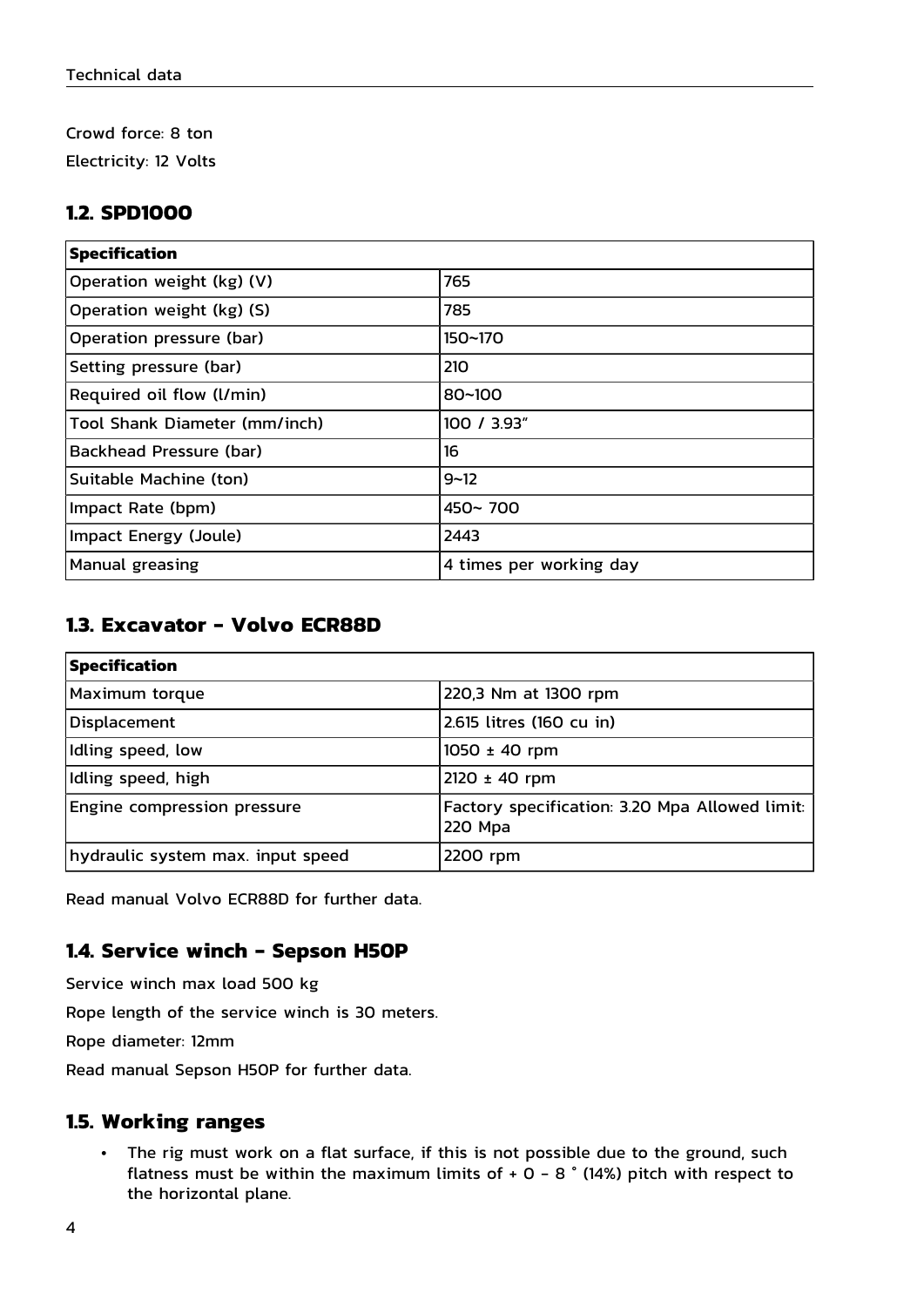- Tilting 15 degrees.
- Check that the angle of the ramp does not exceed 10 degrees.
- Mast slopes above 4 ° are prohibited unless otherwise stated.
- At slopes above 15 degrees, only half the stroke of the mast may be used to avoid accidents.
- Risk area 30 meter radius from the center of the machine.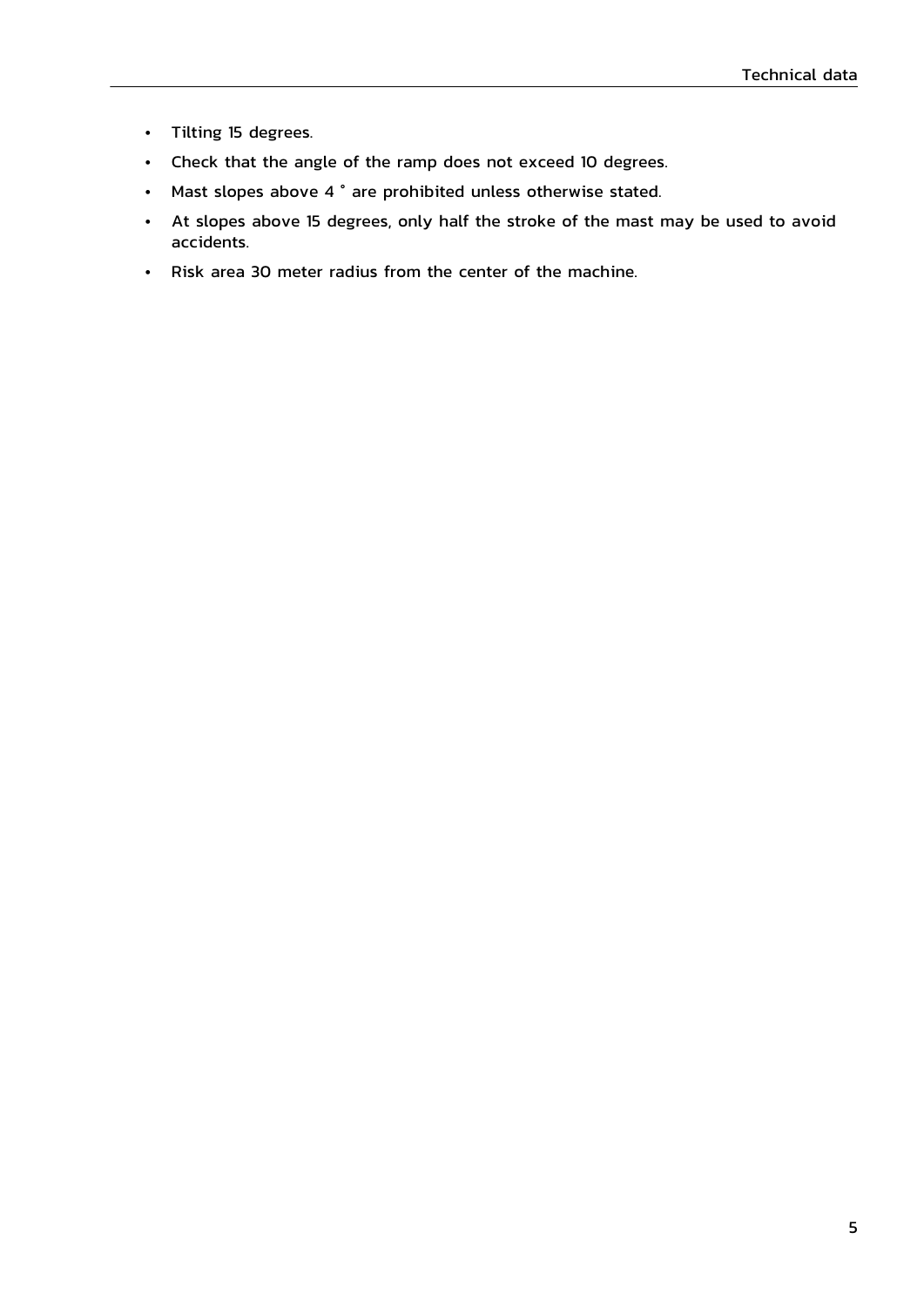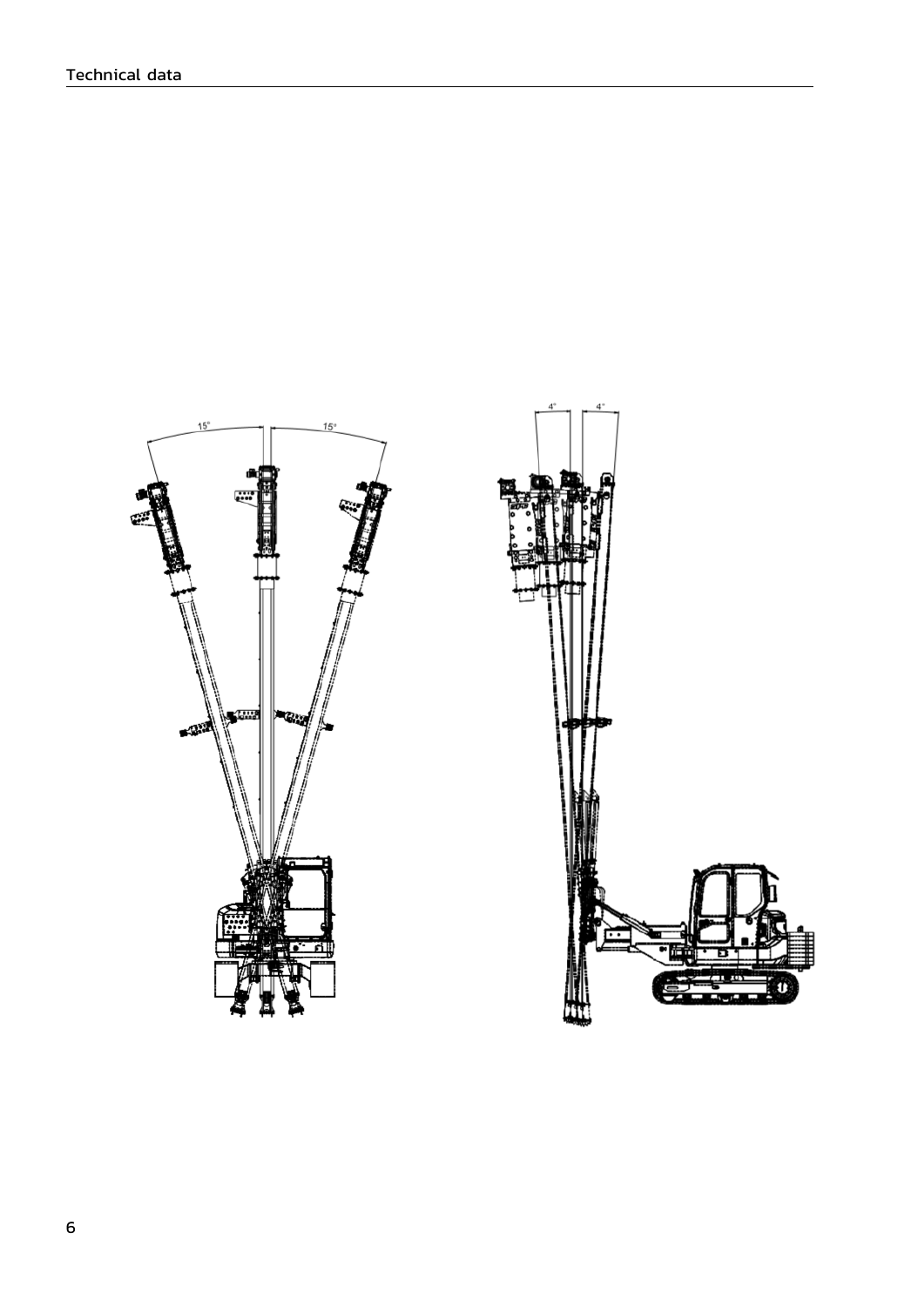

### <span id="page-6-0"></span>**1.6. Extra options**

| Options below: (possible to order if X)                            |   |
|--------------------------------------------------------------------|---|
| 12 volt system has to be ordered in writing<br>lat order           | X |
| Extra counter weight if needed                                     | X |
| Stability calculation                                              | X |
| CE documentation complete rig                                      | X |
| Oil test, mandatory if customer has his own<br>carrier             | X |
| Triple R (RRR) mandatory if customer use his $ X $<br>Iown carrier |   |